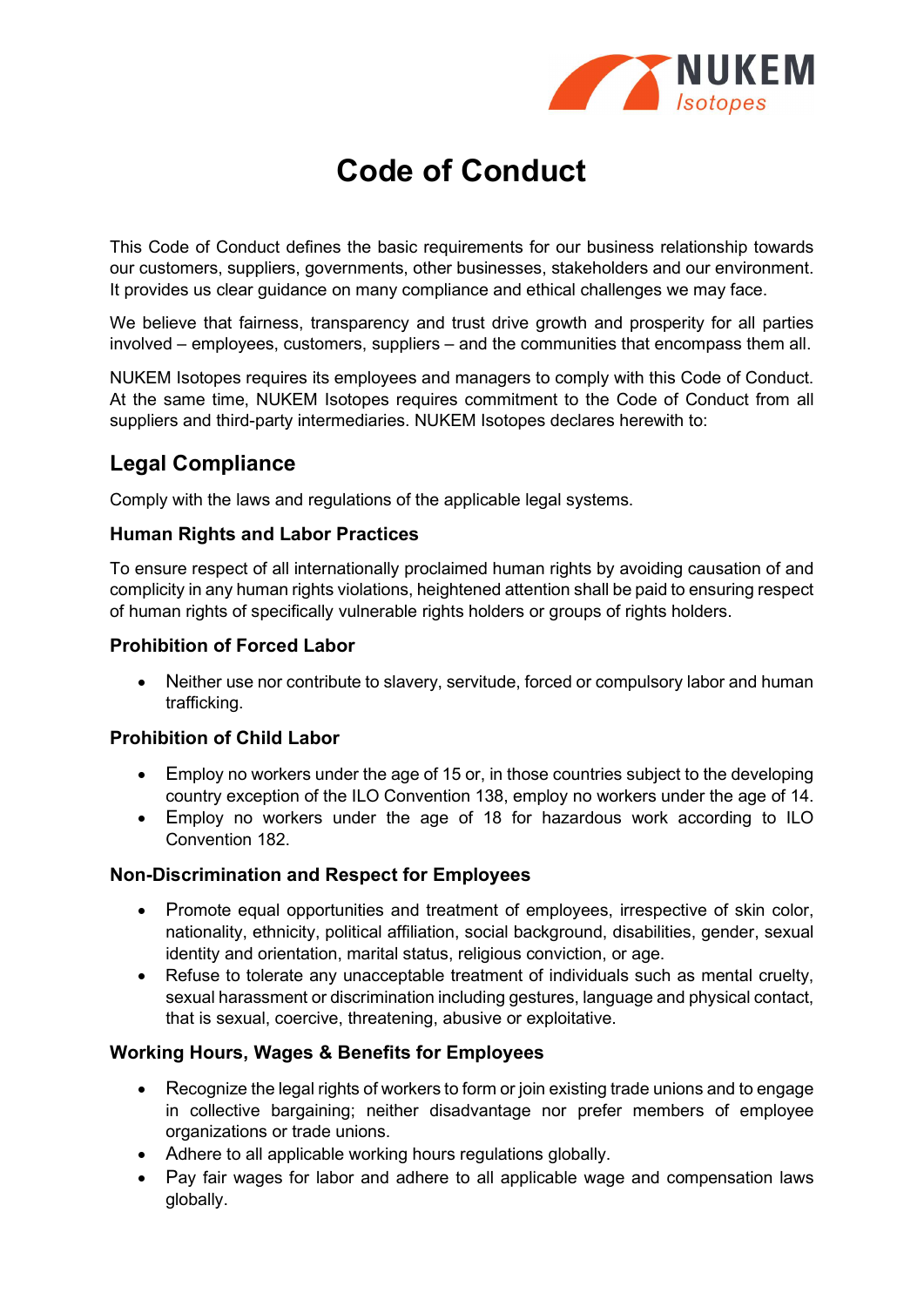

• In the event of cross-border personnel deployment adhere to all applicable legal requirements, especially with regard to minimum wages.

### Health & Safety of Employees

 Act in accordance with the applicable statutory and international standards regarding occupational health and safety and provide safe working conditions.

### Environmental Protection

 Act in accordance with the applicable statutory and international standards regarding the environment. Minimize the environmental pollution

### Fair Operating Practices

### Anti-Corruption and Bribery

• Tolerate no form of and do not engage directly or indirectly in any form of corruption or bribery and do not grant, offer or promise anything of value to a government official or to a counterparty in the private sector to influence official action or obtain an improper advantage. This includes to renounce from giving or accepting improper facilitation payments.

#### Fair Competition, Antitrust Laws and Intellectual Property Rights

- Act in accordance with national and international competition laws and do not participate in price fixing, market or customer allocation, market sharing or bid rigging with competitors.
- Respect the intellectual property rights of others.

### Awareness of Conflicts of Interest

 Avoid and/or disclose internally all conflicts of interest that may influence business relationships and avoid already the appearance thereof.

#### Anti-Money Laundering, Terrorism Financing

Not directly or indirectly facilitate money laundering or terrorism financing.

### Respect Data Privacy

- Process personal data confidentially and responsibly,
- respect everyone's privacy and ensure that personal data is effectively protected and used only for legitimate purposes.

### Observe Export Control and Customs Regulations

• Comply with the applicable export control and customs regulations.